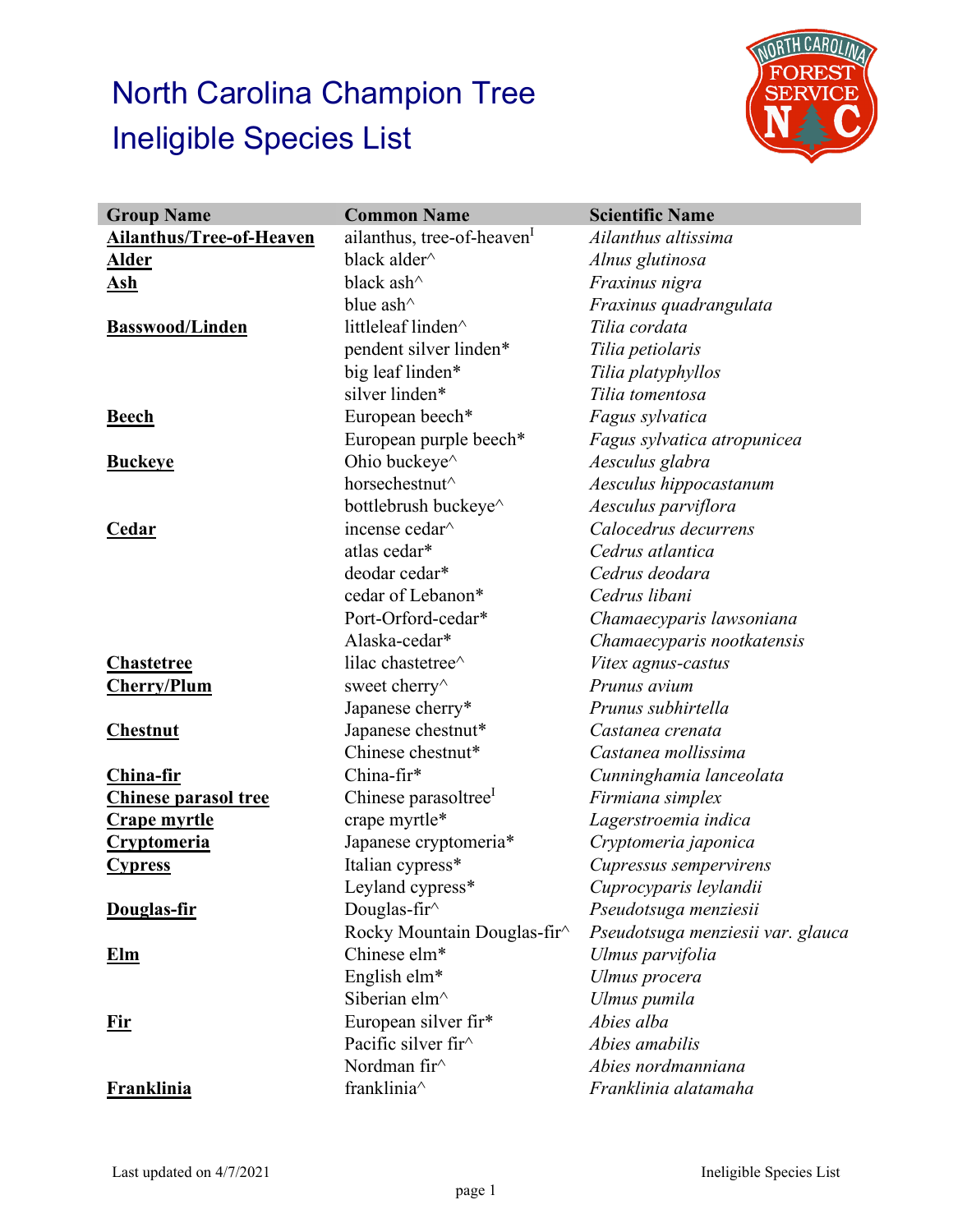## **Ginkgo** ginkgo^ *Ginkgo biloba*

**Goldenrain tree** goldenrain tree\* *Koelreuteria paniculata* **Hawthorn** fanleaf hawthorn^ *Crataegus flabellata* yellow hawthorn\* *Crataegus flava* downy hawthorn^ *Crataegus mollis* oneflower hawthorn\* *Crataegus uniflora* **Holly** lusterleaf holly\* *Ilex latifolia* **Ironwood** Persian ironwood\* *Parrotia persica* **Kentucky coffeetree** Kentucky coffeetree^ *Gymnocladus dioicus* **Lilac** Japanese tree lilac^ *Syringa reticulata* **Maackia** Chinese yellowwood\* *Maackia amurense* **Magnolia** kobus magnolia\* *Magnolia kobus* **Maple** hedge maple\* *Acer campestre* paperbark maple\* *Acer griseum* full moon maple\* *Acer japonicum* Japanese maple\* *Acer palmatum* Norway maple<sup>1</sup> *Acer platanoides* sycamore maple\* *Acer pseudoplatanus* **Mimosa/Silktree** mimosa silktree<sup>I</sup> *Albizia julibrissin* **Mulberry** white mulberry<sup>I</sup> *Morus alba* **Oak** sawtooth oak\* *Quercus acutissima* sand post oak\* *Quercus margarettiae* English oak^ *Quercus robur* cork oak\* *Quercus suber* **Pagoda tree** Japanese pagoda tree\* *Sophora japonica* **Paulownia** *Paulownia Paulownia Paulownia tomentosa* **Pear** common pear^ *Pyrus communis* Chinese sand pear\* *Pyrus pyrifolia* **Pine** spruce pine<sup> $\wedge$ </sup> *Pinus glabra* southwestern white pine^ *Pinus strobiformis* **Privet** and **privet** glossy privet *Ligustrum lucidum* Chinese privet<sup>I</sup> *Ligustrum sinense* **Raisintree** Japanese raisintree\* *Hovenia dulcis* **Redtip** red tip<sup>\*</sup> *red tip<sup>\*</sup> <i>Photinea x fraseri* Redwood^ *Sequoia sempervirens* **Silverbell** two-wing silverbell^ *Halesia diptera* **Spindle tree** European spindle tree\* *Euonymus europeaus* Spruce Norway spruce<sup> $\land$ </sup> *Picea abies* white spruce<sup> $\wedge$ </sup> *Picea glauca* Oriental spruce\* *Picea orientalis*

**Katsura** katsura tree\* *Cercidiphyllum japonicum* **Locust** thornless honeylocust\* *Gleditsia triacanthos var. inermis* Spanish oak\* *Quercus falcata var. triloba* Durand oak^ *Quercus sinuata var. sinuata* **Paper-mulberry** paper mulberry<sup>I</sup> *Broussonetia papyrifera* **Redwood** dawn redwood^ *Metasequoia glyptostrobodies* **Sequoia** giant sequoia^ *Sequoiadendron giganteum*